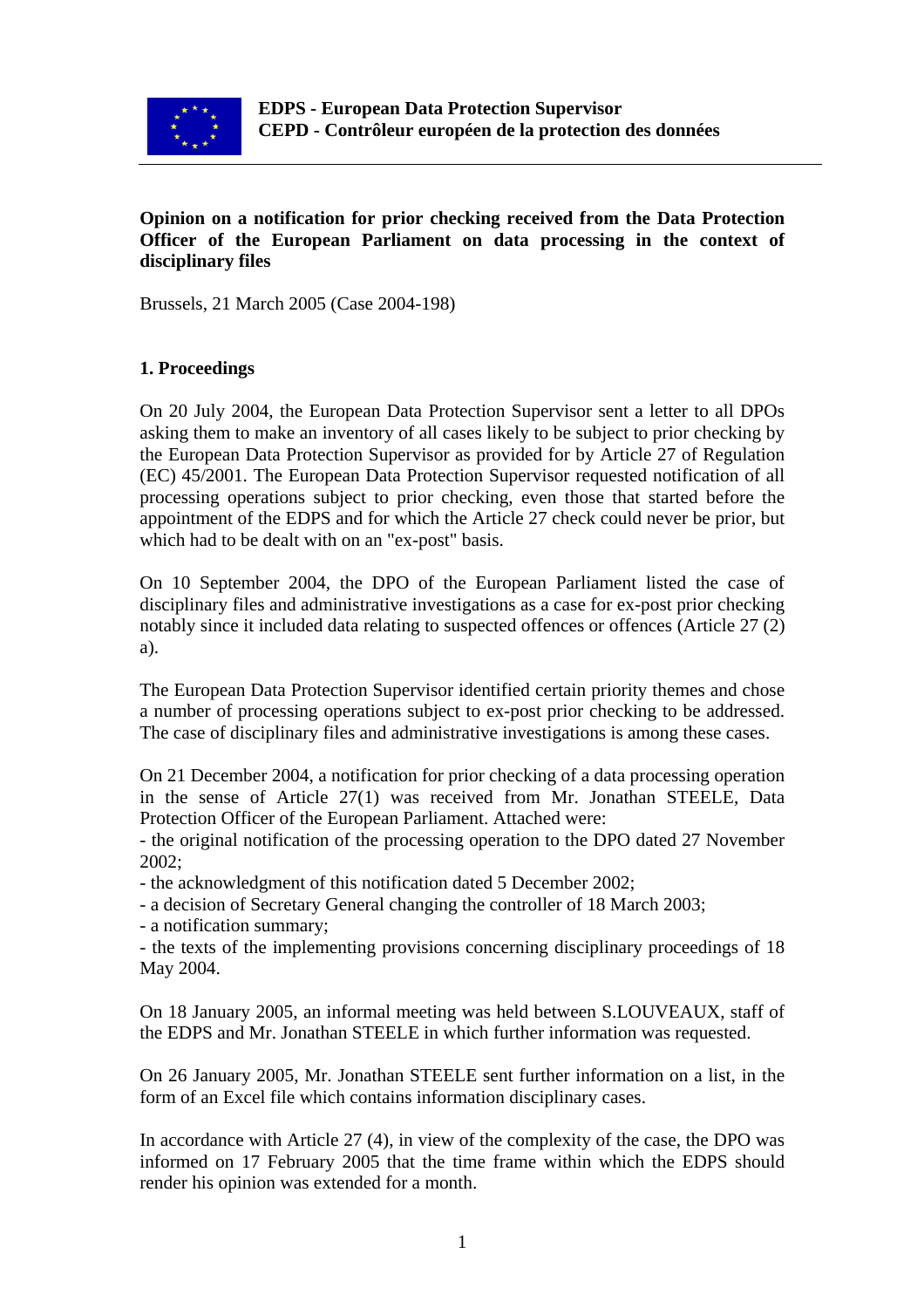### **2. Facts**

According to Article 86 of the Staff Regulations, "any failure by an official or former official to comply with his obligations under these Staff Regulations, whether intentionally or through negligence on his part, shall make him liable to disciplinary action". Disciplinary rules, procedures and measures and the rules and procedures covering administrative investigations are laid down in Annex IX to the Staff Regulations.

Articles 49, 50, 50a and 119 of the Conditions of employment of other servants apply the same regime to temporary and contractual staff.

According to Article 2.3 of Annex IX to the Staff Regulations, "the institutions shall adopt implementing arrangements for this Article, in accordance with Article 110 of the Staff Regulations". The Secretary General has adopted general implementing provisions (GIP) governing disciplinary proceedings and administrative investigations as concerns disciplinary proceedings applicable as from the 1 May 2004. Disciplinary proceedings prior to 1 May 2004 shall be governed by former rules.

Depending on the facts at issue, recourse to disciplinary proceedings may be proposed by the Director General or head of autonomous unit of the official concerned, or by the Directorate General for Personnel or by the Appointing Authority (Article 1.1. GIP).

Before initiating disciplinary proceedings, directors-general and heads of autonomous units may ask the Appointing Authority to launch an administrative investigation. The Appointing Authority may also launch such an investigation of its own initiative. The decision launching the opening of an administrative investigation shall specify the object and scope of the enquiry.

According to Article 2.1 GIP, an official concerned by an administrative investigation shall be kept informed, provided this is not harmful to the investigation

In cases of alleged financial fraud for which OLAF has launched an enquiry or intends to do so, the Appointing Authority may postpone the launch of an administrative investigation and/or where appropriate, disciplinary proceedings until OLAF has completed its enquiry (Article 1.4 GIP).

The official responsible for conducting the investigation shall exercise his powers independently. He shall be empowered to obtain documents or requested information from any person he sees fit to question. When the investigation is complete, the official responsible for conducting it shall submit a report to the Appointing Authority. The report shall set out the facts and circumstances in question; shall establish whether the rules and procedures applicable to the situation were respected; it shall take note of any aggravating or mitigating circumstances; it shall detail the extent of the damage suffered by the Institution; and it shall put forward a recommendation on action to be taken. Copies of all relevant documents and records of any hearings shall be attached to the report.

The Appointing Authority shall inform the official concerned of the conclusion of the investigation and shall communicate to him the conclusions of the investigation report and, on request and subject to the protection of the legitimate interests of third parties,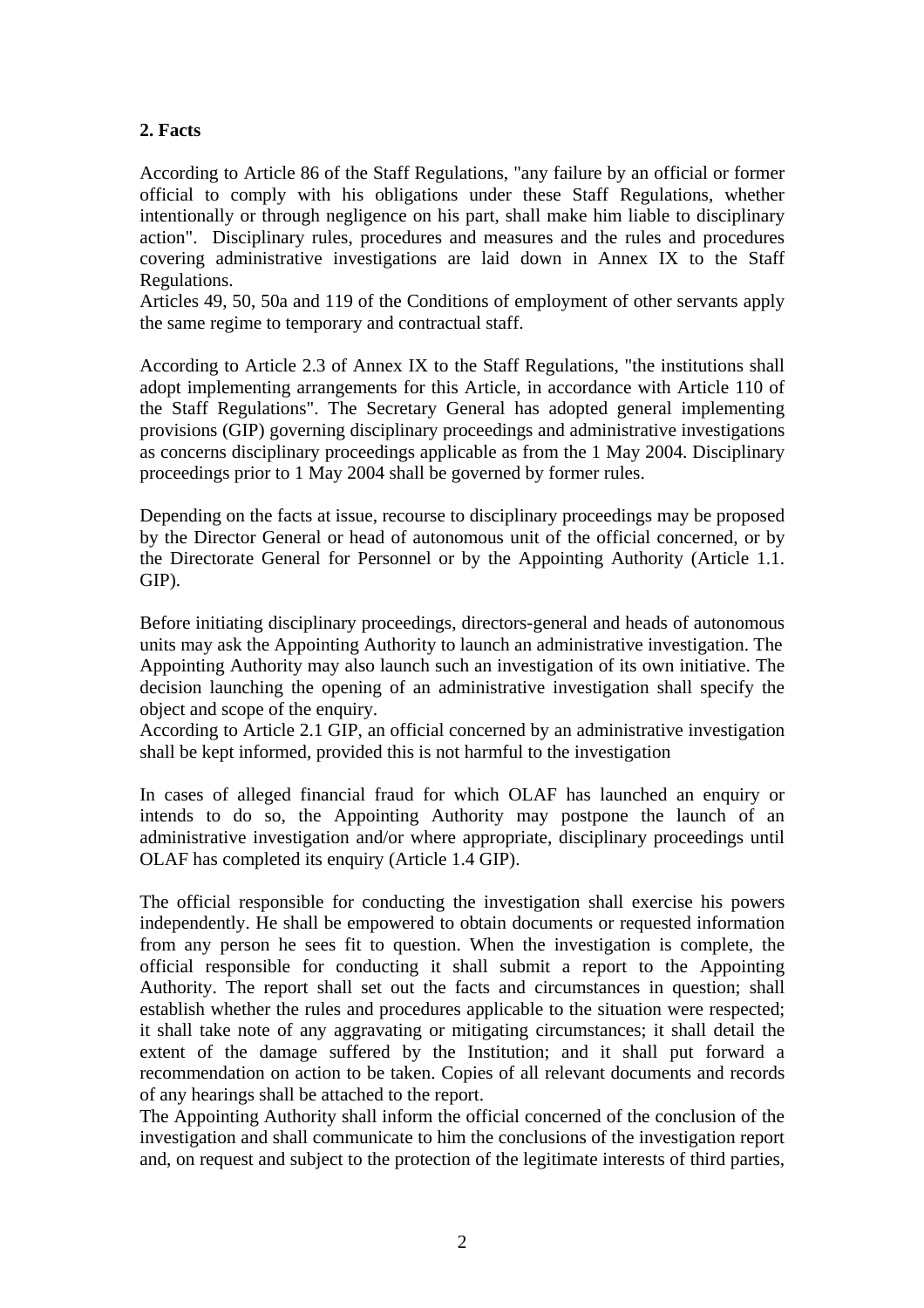all documents directly related to the allegations made against him (Article 2.3 GIP and Article 2(2) of Annex IX to the Staff Regulations).

On the basis of the investigation report, after having notified the official concerned of all evidence in the files, a preliminary hearing the official concerned shall be held. The record of the hearing shall be forwarded to the official concerned by registered letter with acknowledgement of receipt, for signature. The official shall forward his signed record and/or his comments and remarks within 15 calendar days from receipt. Failure do to so within that period shall result in the record being considered as approved.

According to Article 3 of Annex IX to the Staff Regulations, on the basis of the investigation report, after having notified the official concerned of all evidence in the files and after hearing the official concerned, the Appointing Authority may:

- (a) decide that no case can be made against the official, in which case the official shall be informed accordingly in writing; or
- (b) decide, even if there is or appears to have been a failure to comply with obligations, that no disciplinary measure shall be taken and, if appropriate, address a warning to the official; or
- (c) in the case of failure to comply with obligations within the meaning of Article 86 of the Staff Regulations:
	- (i) decide to initiate the disciplinary proceedings, or

(ii) decide to initiate disciplinary proceedings before the Disciplinary Board.

If the Appointing Authority decides that no case can be made against the official concerned (a), it shall inform the latter by registered letter with acknowledgement of receipt. The official may request that a copy of this letter be inserted in his personal file (Article 4 GIP).

If the Appointing Authority decides to take no disciplinary action or to address a warning to the official concerned, the latter shall be informed by registered letter with acknowledgement of receipt. A copy of this letter shall not be inserted in the official's personal file (Article 5 GIP). A list in the form of an Excel file has been set up which contains information on the fact that a warning has been sent to an official (see below). This list is used to check the previous disciplinary history of the official against whom proceedings are undertaken. Only one official at present has access to this list which is maintained in a secure directory on the DG Personnel network.

The Appointing Authority may decide on the penalty of a written warning or reprimand without consulting the Disciplinary Board (Article 11 of Annex IX of the Staff Regulation). The decision shall be inserted in the official's personal file. A copy of the decision will be forwarded to the official concerned by registered letter with acknowledgement of receipt (Article 6 GIP).

If the Appointing Authority decides to initiate disciplinary proceedings before the Disciplinary Board, it shall do so by means of a report submitted to the chairman of the Board. A copy of the report shall be forwarded to the official concerned and to the Legal Service.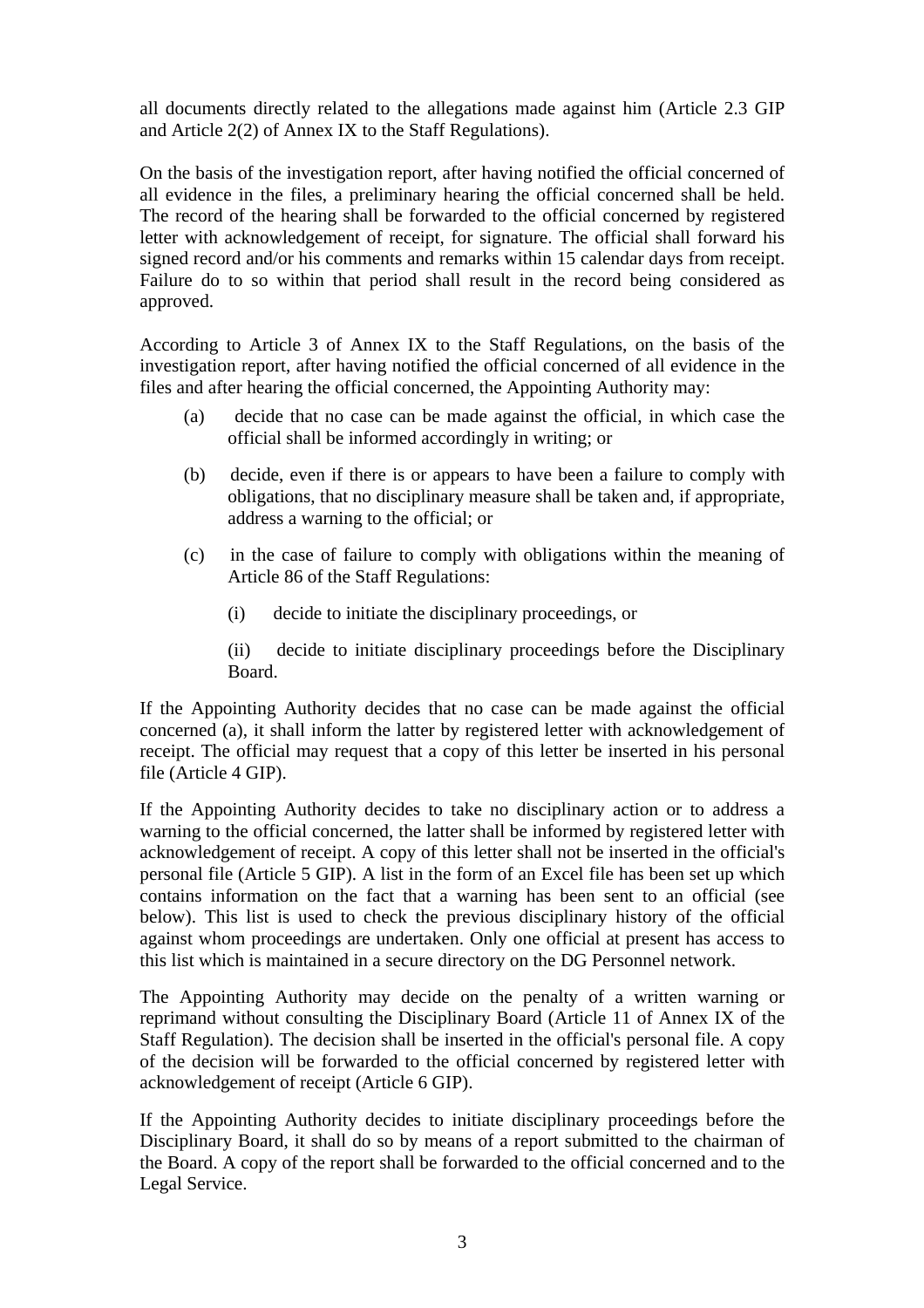If, in the presence of the Chairman of the Board, the official concerned acknowledges misconduct on his part and accepts unreservedly the report referred to in Article 12 of Annex IX, the Appointing Authority may, withdraw the case from the Board. Where a case is withdrawn from the Board the Chairman shall deliver an opinion on the penalty considered. The official concerned shall be informed before acknowledging his misconduct of the possible consequences of such acknowledgement. The original of the Appointing Authority's decision shall be inserted in the official's personal file. (Article 7.3 GIP).

On receipt of the opinion of the Disciplinary Board and after hearing the official concerned, the Appointing Authority shall decide on the disciplinary penalty. The original of the decision shall be inserted in the personal file of the official concerned.

An official against whom a disciplinary penalty other than removal from post has been ordered may, after three years in the case of a written warning or reprimand or after six years in the case of any other penalty, submit a request for the deletion from his personal file of all reference to such measure. The Appointing Authority shall decide whether to grant this request (Article 27 of Annex IX to Staff Regulation). In any case, the information is kept in the disciplinary file and in the Excel files mentioned above during the whole career of the person concerned.

Three types of files are relevant to disciplinary procedures: disciplinary files, personal files and a list in the form of an Excel file for all disciplinary cases.

The disciplinary file itself contains any relevant information collected in the frame of a disciplinary case and the final decision on the case.

The personal file is the file referred to in Article 26 of the Staff Regulations which contains all documents concerning the administrative status of the official and all reports relating to his ability, efficiency and conduct and any comments by the official on such documents.

The personal file will include any decision taken in the frame of a disciplinary action except for any decision of the Appointing Authority not to take any disciplinary action or any warning addressed to the official.

The Excel files provide information on (not every element will be present in every case) name, personnel number, dates of various steps in the procedure (appointing authority mandate, initial letter to the staff member concerned, preliminary hearing, reference to Disciplinary Board, opinion of Disciplinary Board, appointing authority decision) as well as a general indication of the offence in question, the recommendation of the Disciplinary Board and any sanction decided on.

The following prior check concentrates on disciplinary files and the Excel files. It applies to personal files only to the extent that these files include disciplinary measures.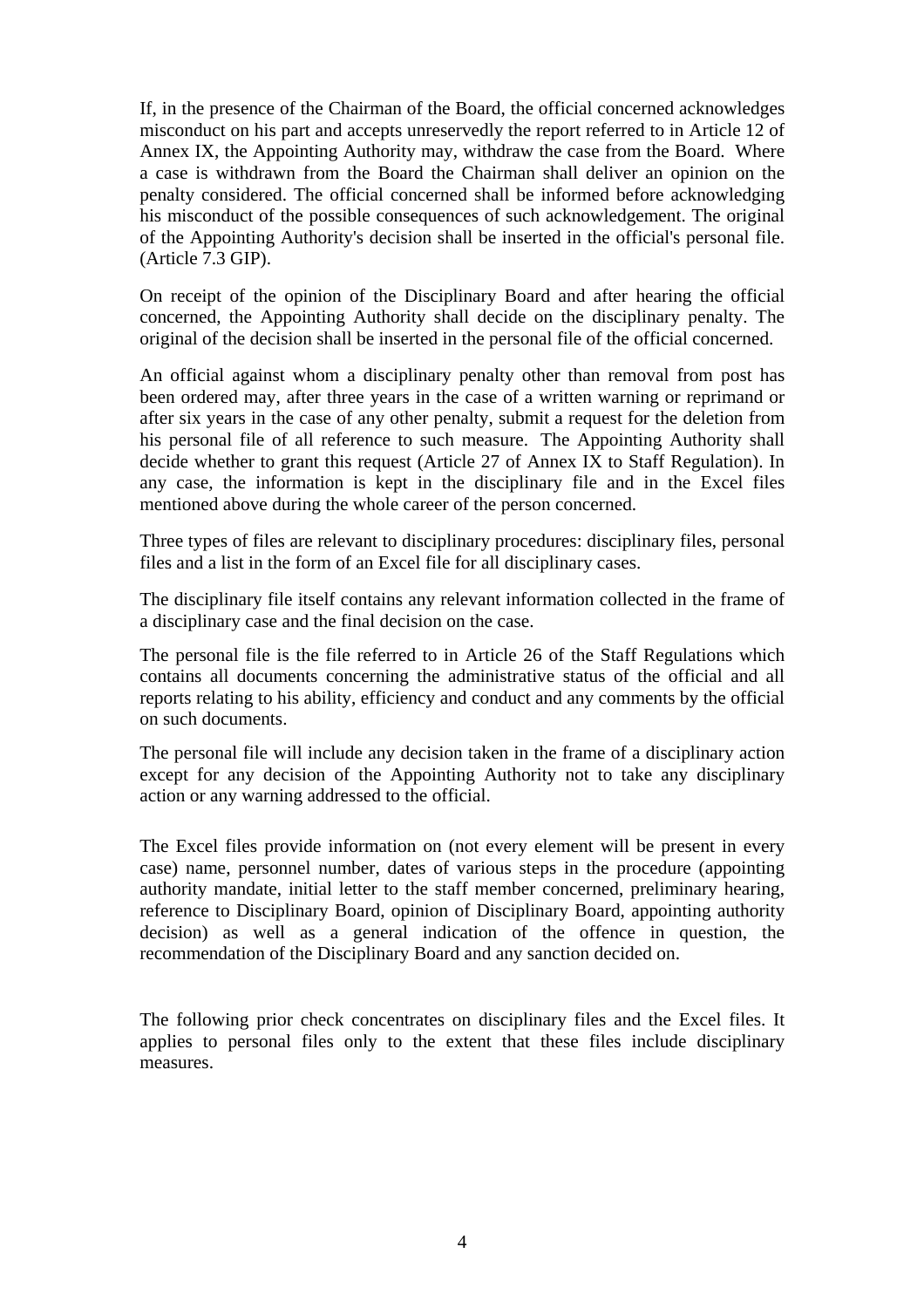# **3. Legal Aspects**

# **3.1. Prior checking**

Article 27 (1) of Regulation (EC) 45/2001 subjects to prior checking by the EDPS all "processing operations likely to present specific risks to the rights and freedoms of data subjects by virtue of their nature, their scope or their purposes". Article 27 (2) of the Regulation contains a list of processing operations that are likely to present such risks.

Disciplinary files qualify for prior check on various grounds. They may contain data relating to suspected offences, offences, criminal convictions or security measures as foreseen in Article 27 (2) a. Furthermore, the documents are intended to evaluate personal aspects relating to the data subject and notably his/her conduct (Article 27 (2) b).

The prior check concerns the processing of disciplinary files as from 1 May 2004 under the new general implementing rules adopted by the Secretary General. This does not prevent the EDPS from giving an opinion on disciplinary proceedings prior to May 1 2004 in the frame of a complaint for example.

The prior check concerns processing of personal data in the context of a disciplinary procedure. It does not intend to give an opinion on the actual disciplinary procedure in itself.

The notification was received by the EDPS on 21 December 2004. According to Article 27 (4) the present opinion was to be delivered within a period of two months that is before 21 February 2005. Taking into consideration the complexity of the case, an extension period of one month was requested thereby extending the delay until 21 March 2005.

# **3.2. Lawfulness of the processing**

Disciplinary files are clearly within the scope of Regulation (EC) 45/2001 since they involve the processing of personal data whether or not by automatic means. The actual content of the file will depend on the case, but invariably they contain personal data relating to an official.

The Director of Personnel and Social Affairs has been qualified as controller of the processing of data in disciplinary files by a decision of the Secretary General of 18 March 2003.

As to the lawfulness of the processing of such data, it is justified by Article 5 (a) of Regulation (EC) 45/2001 to the extent that it is necessary for the performance of the legitimate exercise of the official authority vested in the European Parliament, as a Community institution and only to this extent. In this case the lawfulness results from the performance of a task carried out in the public interest on the basis of Article 86 of the Staff Regulations and Annex IX to the Staff Regulations. Article 86 provides: "Any failure by an official or former official to comply with his obligations under these Staff Regulations, whether intentionally or through negligence on his part, shall make him liable to disciplinary action." Article 86.3 goes on "Disciplinary rules, procedures and measures and the rules and procedures covering administrative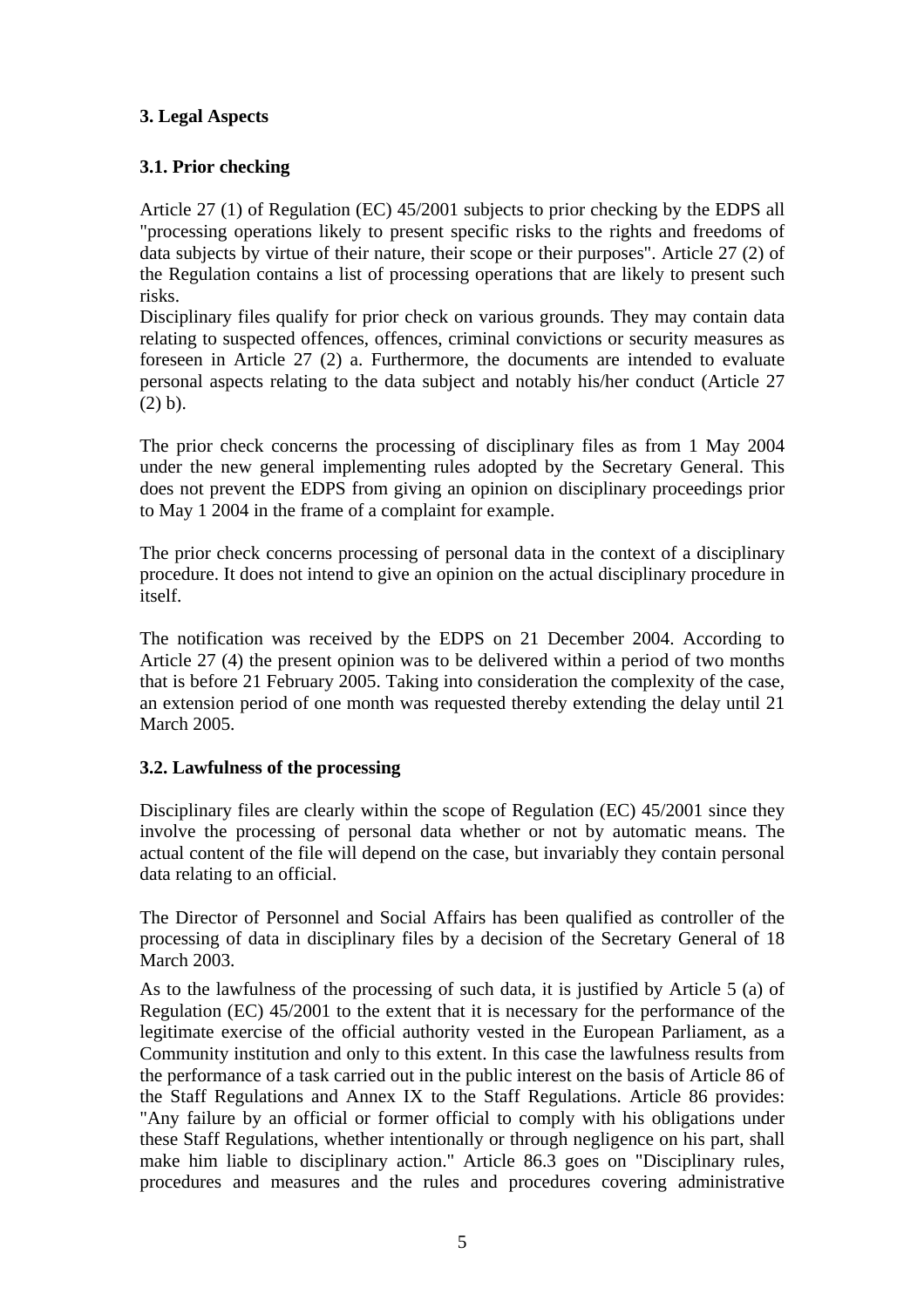investigations are laid down in Annex  $IX''$ . On the basis of Article 2.3 of Annex IX of the Staff Regulations, General Implementing Provisions governing disciplinary proceedings and administrative investigations have been adopted by the Secretary General on 18 May 2004.

Disciplinary files contain data relating to offences or criminal convictions which may only be processed if authorised by other legal instruments in accordance with Article 10(5) of Regulation (EC) 45/2001. Article 12 of the Staff Regulations ("An official shall refrain from any action or behaviour which might reflect adversely upon his position") and Article 86 of the Staff Regulations must be seen as an authorisation to process such data.

If in the course of an investigation, personal data revealing political opinions or tradeunion membership is processed in a disciplinary case and is relevant to the case and/or to the way the case is being handled, then Article 10 (2) b will apply. Article 86 of the Staff Regulation could serve as a base for the processing of such data.

# **3.3. Transfer of data within or between Community institutions or bodies**

Article 7 of the Regulation provides for rules to be respected both by the controller and by the recipient when data are transferred within or to other Community institutions or bodies.

Personal data may in the course of an investigation be transmitted to OLAF as evidence of fraud. Furthermore, in the event of a consultation of the Disciplinary Board, a copy of the report shall be forwarded to the Legal Service for advice. The definition of a "recipient" given in Article 2.g of the Regulation makes it necessary to examine whether this transmission of information is to be considered as a transfer of data within or between Community institutions or bodies as foreseen in Article 7 of the Regulation (EC) 45/2001.

Indeed, Article 2.g of the Regulation provides that recipient "shall mean a natural or legal person, public authority, agency or any other body to whom data are disclosed, whether a third party or not; however authorities which may receive data in the framework of a particular inquiry shall not be regarded as recipients".

Any transfer of information must be considered as "in the framework of an inquiry" and to this extent the persons to whom the data are communicated are not to be qualified as recipients. Article 7 does not therefore apply to transfers envisaged in the frame of disciplinary proceedings.

# **3.4. Information to be given to the data subject**

#### *3.4.1. Duty to inform*

 $\overline{a}$ 

Articles 11 and 12 of Regulation (EC) 45/2001 specify that the controller must provide information to the data subject. When the information is collected directly from the data subject, Article 11 provides that it must be provided at the time of collection. If the data are not directly collected from the data subject, then it must be

<span id="page-5-0"></span><sup>&</sup>lt;sup>1</sup> Article 49, 50, 50a, and 119 of Conditions of employment of other servants provide that this regime also applies as concerns temporary of contract staff.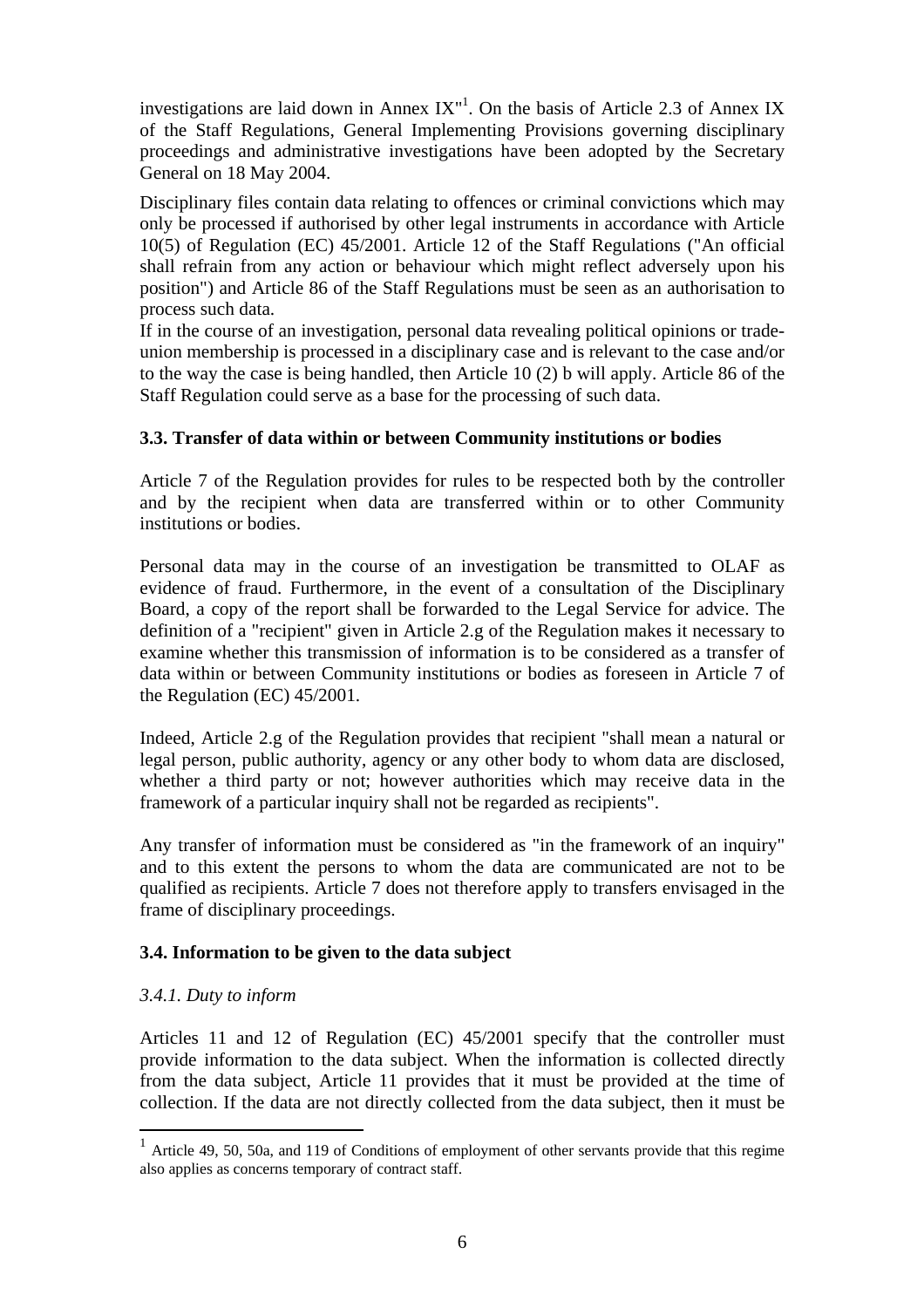provided either at the time it is recorded or, if a disclosure to a third party is envisaged, no later than the time the data are first disclosed.

Article 20 of the Regulation provides for certain restrictions to this obligation notably where such a restriction constitutes "a measure necessary to safeguard: a) the prevention, investigation, detection and prosecution of criminal offences; ... c) the protection of the data subject or the rights and freedoms of others."

Personal data contained in disciplinary files may be collected from the data subject, but also from third parties. Information must therefore be given either at the time of collection of the data or before it is first recorded or transmitted to a third party.

Article 2.1 §4 of GIP provide: "An official concerned by an administrative investigation shall be kept informed, provided this is not harmful to the investigation".

Furthermore, the Annex IX to the Staff Regulations provides certain restrictions to the obligation to inform the data subject in cases where a parallel investigation by OLAF takes place:

Article 1.1 "Whenever an investigation by OLAF reveals the possibility of the personal involvement of an official, or a former official, of an institution, that person shall rapidly be informed, provided this is not harmful to the investigation." This presumably refers to the case where an investigation by OLAF could lead to the undertaking of disciplinary measures. In such a case the person must be informed of his personal involvement unless this proves "harmful to the investigation".

The terms "not harmful to the investigation" include exceptions such as the "protection of the data subject or the rights and freedoms of others" or "the prevention, investigation, detection and prosecution of criminal offences", but have a much broader scope than these exemptions.

Indeed it may be necessary not to inform the data subject for the purpose of protecting persons giving testimony (rights and freedoms of others), but also for the smooth continuation of the investigation. If this is not an investigation into a criminal offence, the exception is not provided for in the terms of Article 20 of the Regulation (EC) 45/2001 *sensu stricto*.

Having said this, the EDPS considers that Article 20 has to be interpreted in the light of the *ratio legis* of the provision so as to provide for certain restrictions to the duty to inform the data subject in the course of a disciplinary investigation. This is supported by the fact that Article 13 of Directive (EC) 95/46 provides for exemptions and restrictions to certain rights "when such a restriction constitutes a necessary measure to safeguard ...d) the prevention, investigation, detection and prosecution of criminal offences or of breaches of ethics for regulated professions". Article 13.d. of the Directive is far reaching and extends from the prevention, investigation, detection and prosecution of criminal offences to breaches of ethics for regulated professions. Therefore, although not explicitly mentioned, there is no reason to believe that disciplinary offences by public sector agents are not also included in this restriction. Regulation (EC) 45/2001 must be read in the light of Directive 95/46/EC. Indeed, paragraph 12 of the recitals of the Regulation promotes "consistent and homogeneous application of the rules for the protection of individuals' fundamental rights and freedoms with regard to the processing of personal data". Furthermore Article 286 of the Treaty requires the application to the Community institutions or bodies of the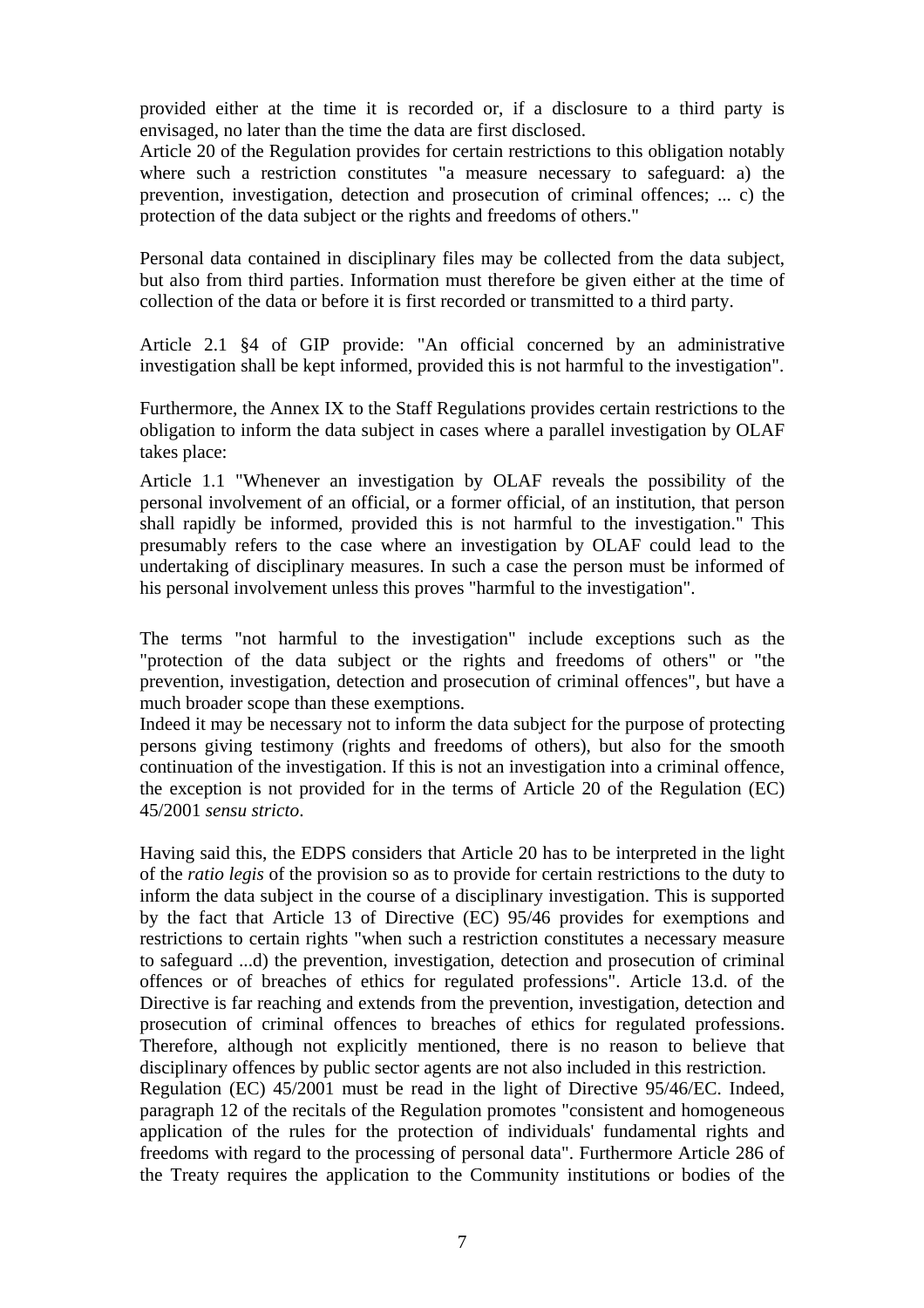Community acts on the protection of individuals with regard to the processing of personal data and the free movement of such data.

There do not seem to be any reasons therefore preventing the application of a similar restriction to the duty to inform and the corresponding right of access during a disciplinary investigation.

The withholding of information during the investigation period is also supported by the fact that no information needs to be provided as concerns the "recipients" of the information during a particular inquiry (see above).

It should be underlined that the terms "not harmful to the investigation" suggest that the actual need to withhold this information must be clearly demonstrated and that the withholding of the information can only last for a defined period. A soon as no longer harmful for the investigation, the information must be given to the data subject.

Furthermore, fair processing of personal data in a disciplinary proceeding implies the exercise of the right of defence. In order to exercise this right, the official normally must be in a position to know when a case is opened against him. Any exception must therefore be strictly limited.

#### *3.4.2. Content of the information*

Information to be provided includes the identity of the controller, the purposes of the processing operation for which the data are intended, the recipients or categories of recipients and the existence of a right of access to and the right to rectify the data. Further information may also be provided insofar as this information is necessary to guarantee fair processing in respect of the data subject. Measures must be adopted so as to ensure that this information is addressed in clear terms to the officials concerned.

A point of particular attention as concerns this further information is the time-limits for the storing of the data. According to Article 27 of Annex IX to the Staff Regulations: "An official against whom a disciplinary penalty other than removal from post has been ordered may, after three years in the case of a written warning or reprimand or after six years in the case of any other penalty, submit a request for the deletion from his personal file of all reference to such measure. The Appointing Authority shall decide whether to grant this request". Officials must be informed that despite the removal of the information from the personal file, the information is kept in the disciplinary file during the whole career of the person concerned.

If restrictions to right of access and the right to rectify exist, the data subject must be informed of this and of right to have recourse at any time to the EDPS.

#### **3.5. Right of access**

According to Article 13 of Regulation (EC) 45/2001, "*the data subject shall have the right to obtain without constraint and at any time within three months from the receipt of the request and free of charge from the controller:* 

*a) Confirmation as to whether or not data related to him or her are being processed; b) Information at least as to the purposes of the processing operation, the categories of data concerned, and the recipients to whom the data are disclosed;*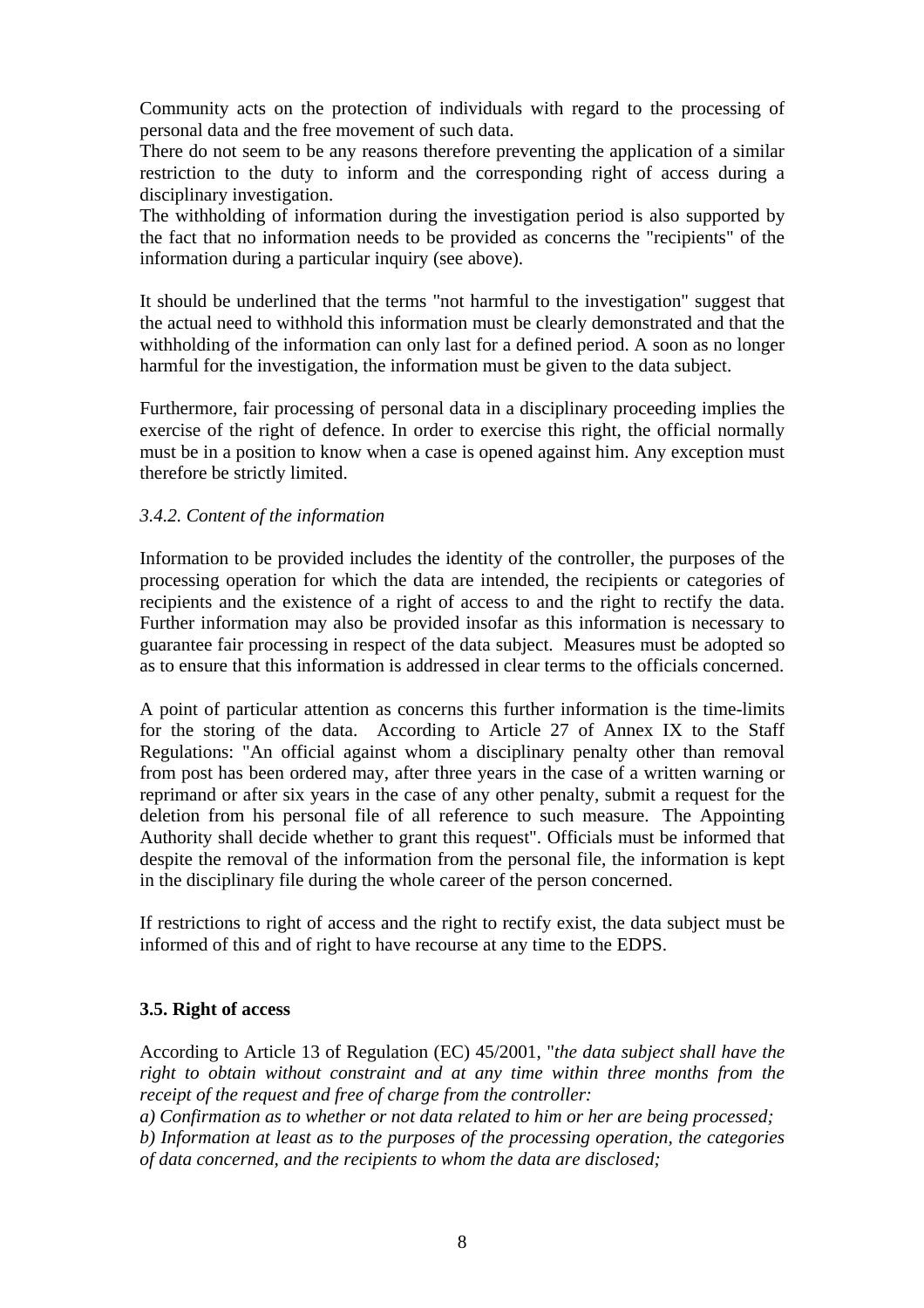*c) Communication in an intelligible form of the data undergoing processing and of any available information as to their source;* 

*d) Knowledge of the logic involved in any automated decision process concerning him or her."* 

A general right of access by the official to his personal file is granted in Article 26 of the Staff regulations according to which "An official shall have the right, even after leaving the service, to acquaint himself with all the documents in his file and to take copies of them". Furthermore during the disciplinary procedure, an official is granted with a right to access to all evidence in the file (Article 3 of Annex IX of Staff Regulations) and "On receipt of the report, the official concerned shall have the right to obtain his complete personal file and take copies of all documents relevant to the proceedings, including exonerating evidence" (Article 13 of Annex IX of Staff Regulations).

Restrictions to the right of access are envisaged in Article 20 of the Regulation (EC) 45/2001 notably if this restriction constitutes a necessary measure to safeguard "the prevention, investigation, detection and prosecution of criminal offences; ... the protection of the data subject or the rights and freedoms of others".

Article 1.2 of Annex IX to the Staff Regulation provides that: "In cases that demand absolute secrecy for the purposes of the investigation and requiring the use of investigative procedures falling within the remit of a national judicial authority, compliance with the obligation to invite the official to comment may, in agreement with the Appointing Authority, be deferred. In such cases, no disciplinary proceedings may be opened before the official has been given a chance to comment." This restriction is compliant with Article 20 since national judicial authorities are competent in the frame of criminal procedures (see recitals to the Regulation §18).

# **3.6. Quality of the data**

Article 4 of Regulation (EC) 45/2001 provides for certain requirements as concerns the quality of personal data.

Personal data must be "adequate, relevant and not excessive in relation to the purposes for which they are collected and/or further processed" (Article 4.1.c). Article 2.1 §3 of the GIP concerning the administrative investigation provides "the decision launching the opening of an administrative investigation shall specify the object and the scope of the enquiry". This is determinant for the data which is to be collected and kept in the course of the enquiry.

Personal data must also be accurate and where necessary kept up to date. The Regulation further provides that "every reasonable step must be taken to ensure that data which are inaccurate or incomplete, having regard to the purposes for which they were collected or for which they are further processed, are erased or rectified" (Article 4.1.d).

There are no systematic rules as concerns the type of data put in a disciplinary file. The data will very much depend on the case. Having said this, rules must be established as concern the criteria to place evidence or data in a disciplinary file, such as only relevant data may be kept. Staff handling disciplinary files must be made aware of these rules and must act accordingly.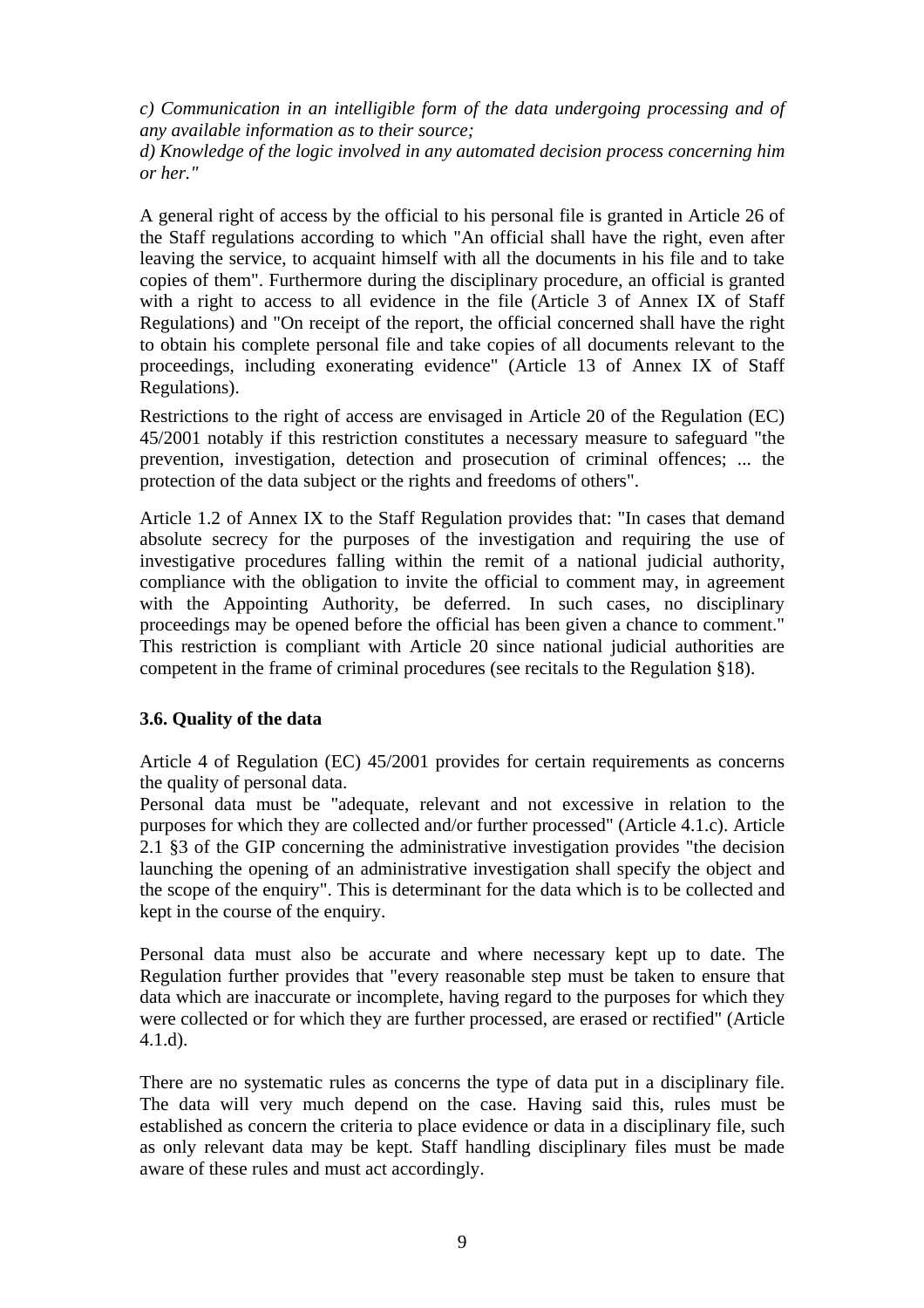The GIP provide for the rules as concern the decisions which must be inserted in the personal file of the official concerned. There are no equivalent provisions as concerns disciplinary files. Rules should notably provide that a copy of all the decisions taken by the Appointing Authority must be placed in the disciplinary file. Any subsequent modifications or rectifications must also be inserted.

### **3.7. Conservation of data**

Regulation (EC) 45/2001 provides that the personal data may only be kept in a form which permits the identification of the data subjects for no longer than is necessary for the purposes for which the data are collected or for which they are further processed.

Data relating to disciplinary proceedings within the institution are kept in various files: the personal file, the disciplinary file and in an excel file.

• Data conservation in the official's personal file

According to the GIP, the personal file will include any decision taken in the frame of a disciplinary action except for any decision of the Appointing Authority not to take any disciplinary action (unless an official requests otherwise) or any warning addressed to the official.

The institution justifies the conservation of this data in the personal file during the career of an official on the basis of Article 10h and i of Annex IX to the Staff Regulations according to which "the severity of the disciplinary penalties imposed shall be commensurate with the seriousness of the misconduct. To determine the seriousness of the misconduct and to decide upon the disciplinary penalty to be imposed, account shall be taken in particular of: ... (h) whether the misconduct involves repeated action or behaviour, (i) the conduct of the official throughout the course of his career".

According to Article 27 of Annex IX of the Staff Regulation, an official against whom a disciplinary penalty other than removal from post has been ordered may, after three years in the case of a written warning or reprimand or after six years in the case of any other penalty, submit a request for the deletion from his personal file of all reference to such measure. The Appointing Authority shall decide whether to grant this request. Certain information may therefore be removed from the personal file, but this is to the discretion of the Appointing Authority. The data subject is therefore not granted with an automatic removal of the data after a certain laps of time.

However, data protection rules imply that the Appointing Authority justifies the need for conservation of the data and justifies any refusal to erase the data if an official requests for erasure under Article 27 of the Staff Regulations.

Article 10 h and i also serve as a basis for the conservation of disciplinary data in the personal file after the end of the career of the official which means that in practice the only limit to the conservation of the data after the career of the official ends is when the right to a pension or any other right terminates.

• Data conservation in disciplinary files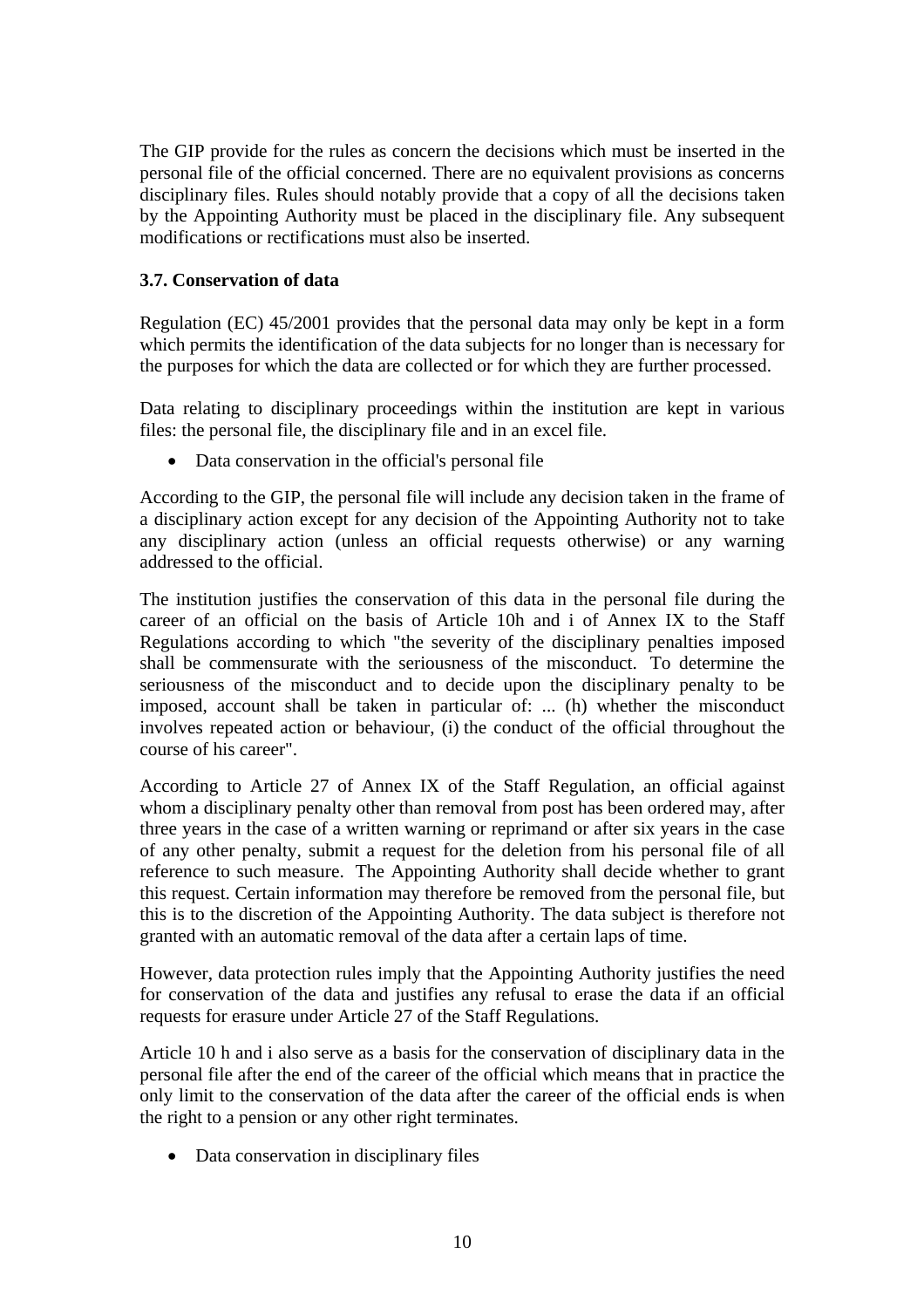The data in the disciplinary files are kept, whether or not they have been erased in the personal file or not. In most cases, this implies a duplication of information, and the Court of First instance has already condemned the existence of parallel files<sup>[2](#page-10-0)</sup>.

• Data conservation in Excel files

The Excel files include all the data concerning disciplinary issues of any official, including those data that are not even kept in the disciplinary files or the personal files, namely the warnings (Article 3(b) of Annex IX). Apart from this purpose of having an instant full picture of the disciplinary status of the official concerned, the excel files afford consistency in decisions and sanctions. Article 4(1) e of the Regulation provides that the Community institution or body may provide that the personal data may be kept for longer periods for statistical use providing they are kept in an anonymous form or with the identity of the person encrypted. The EDPS believes that the purpose of affording consistency could also be reached with data kept on an anonymous basis, and therefore the conservation in a form which permits the identification of the data subject is not justified when the only purpose for keeping the data is consistency in decisions and sanctions. As to the purpose of providing a full picture of the disciplinary status of the official, it seems in apparent contradiction with the prohibition of the Court of First instance as concerns parallel files.

Taking into account the present state of legislation, there are no time periods for removing data concerning the facts of the case, nor as concerns the decision itself. This poses problems in relation to the principle of limited data conservation of Article 4(1)e of Regulation (EC) 45/2001 which in itself is a specific application of a fundamental human right. Therefore, the introduction of periods of prescription as concerns the conservation of data relating to disciplinary measures or facts leading to those measures would serve to reduce the tension between the Staff Regulations and the data protection Regulation.

# **3.8. Security**

 $\overline{a}$ 

According to Article 22 of Regulation (EC) 45/2001, adequate security measures must be implemented to ensure a level of security appropriate to the risks presented by the processing and to the nature of the data.

Such measures shall in particular prevent any unauthorised disclosure or access, accidental or unlawful destruction or accidental loss, or alteration, and to prevent all other forms of unlawful processing.

We are here in the presence of particularly sensitive data which call for adequate security measures.

These measures offer a relative level of security which seem adequate since we are here in the presence of paper files.

<span id="page-10-0"></span><sup>&</sup>lt;sup>2</sup> See Baltsavias v Commission, T-39/93 and T-553/93